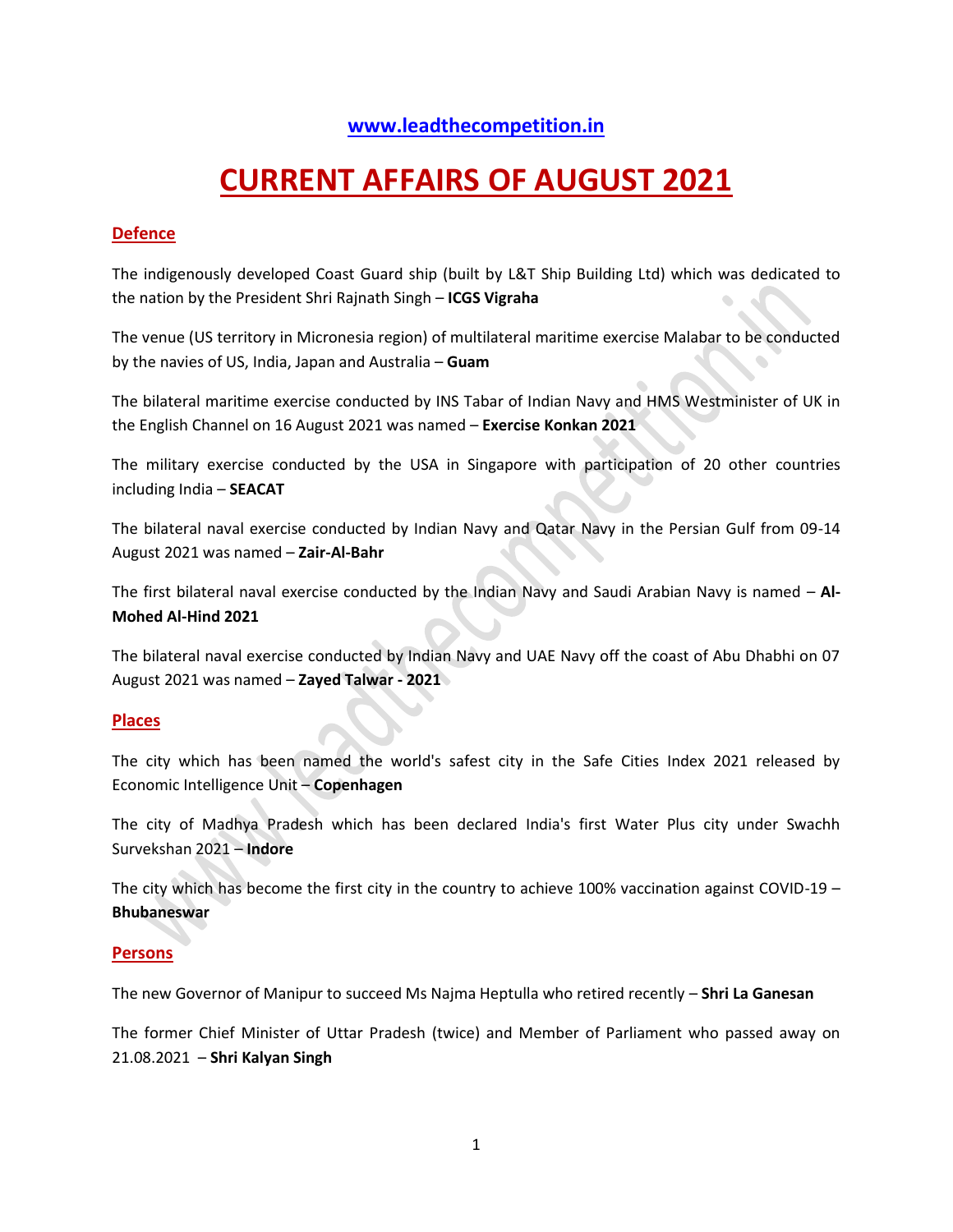The Japanese businessman and President of Nikoli company, well-known as the father of Sudoku who passed away on 10 August 2021 – **Maki Kaji**

The Chairman of Serum Institute of India who has been chosen to be honoured with Lokmanya Tilak National Award 2021 – **Mr. Cyrus Poonawala**

#### **Sports**

The venue of World U20 Athletic Championships conducted from 17 to 22 August 2021 – **Nairobi**, **Kenya**

The team which has won the 2021 CONCACAF Gold Cup football tournament defeating Mexico in the finals – **USA**

The Centenarian sprinter and multiple World Masters Games medallist from Patiala, who passed away on 31.08.2021 at the age of 105 years – **Man Kaur**

The Paralympic theme song "Kar De Kamaal Tu" launched by the Union Sports Minister is composed and sung by – **Sanjeev Singh**

#### **Miscellaneous**

The 100 days campaign launched by the Ministry of Jal Shakti to create more and more ODF Plus villages by undertaking waste water management is named – **Sujalam**

The name given to India's complex mission to evacuate its citizens and Afghan partners from Kabul after its swift takeover by the Taliban – **Operation Devi Shakti**

The theme of 26th World Water Week organized from 23 to 27 August 2021 virtually – **Building Resilience Faster**

The number of districts in Chhattisgarh after formation of 4 new districts, Mohla-Manpur, Sakti, Sarangarh-Bilaigarh and Manendragarh, announced on 15 August 2021 – **32**

14<sup>th</sup> August of every year has been declared by the Prime Minister Shri Narendra Modi to be observed as – **Partition Horrors Remembrance Day**

The place at which Border Roads Organisation has constructed the world's highest motorable road (at 19,300 ft) surpassing the record held by road in Bolivia (at 18,953 ft) – **Umingla Pass, Ladakh**

## **Bharat series registration of vehicles**

#### **Salient features**

- Purpose: To facilitate seamless transfer of vehicles across states
- Launched by: The Union Ministry of Road Transport & Highways
- Available on voluntary basis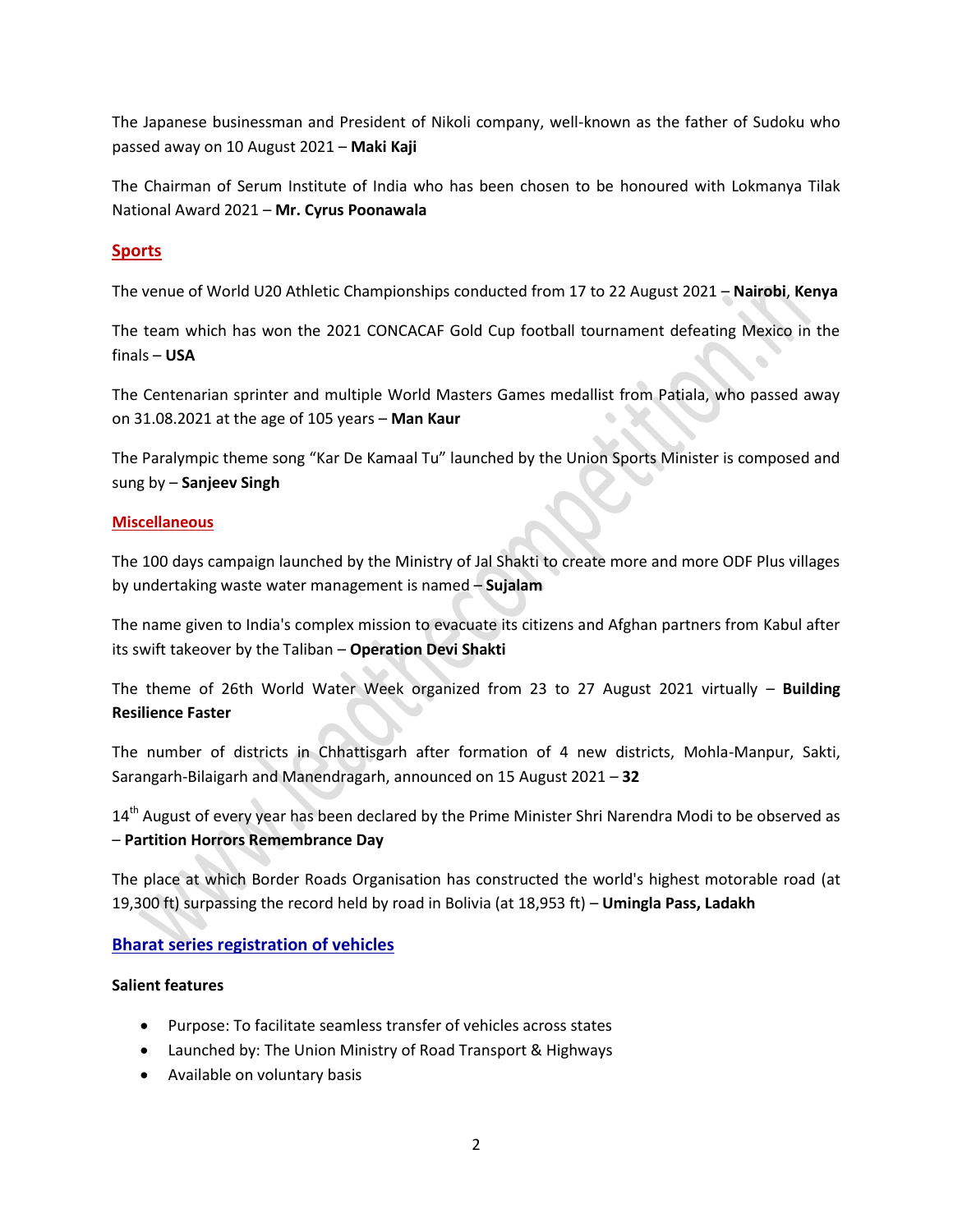- Available to: Defense personnel, employees of Central Government/ State Government/ Central/ State Public Sector Undertakings and private sector companies/organizations, which have their offices in four or more States/Union territories.
- The motor vehicle tax will be levied for two years or in multiple of two.

#### **Format of Bharat series (BH-series) Registration Mark** –

# **YY BH #### XX**

#### **Legend**

YY – Year of first registration

BH- Code for Bharat Series

####- 0000 to 9999 (randomized)

XX- Alphabets (AA to ZZ)

## **The Constitution (127th) Amendment Bill, 2021**

Purpose: To allow the states and union territories to prepare their own list of socially and educationally backward classes. This list may be different from the list notified by the President of India for the Central Govt.

Articles amended: 338B, 342A and 366

## **e-RUPI**

- Launched by National Payments Corporation of India (NPCI) in association with Department of Financial Services (DFS), National Health Authority (NHA), Ministry of Health and Family Welfare (MoHFW), and partner banks.
- The users of this seamless one-time payment mechanism will be able to redeem the voucher without a card, digital payments app or internet banking access, at the merchants accepting e-RUPI.
- e-RUPI would be shared with the beneficiaries for a specific purpose or activity by organizations or Government via SMS or QR code.

## **Banks live with e-RUPI**

- 1. Axis Bank
- 2. Bank of Baroda
- 3. Canara Bank
- 4. HDFC Bank
- 5. ICICI Bank
- 6. Indusind Bank
- 7. Indian Bank
- 8. Kotak Bank
- 9. Punjab National Bank
- 10. State Bank of India
- 11. Union Bank of India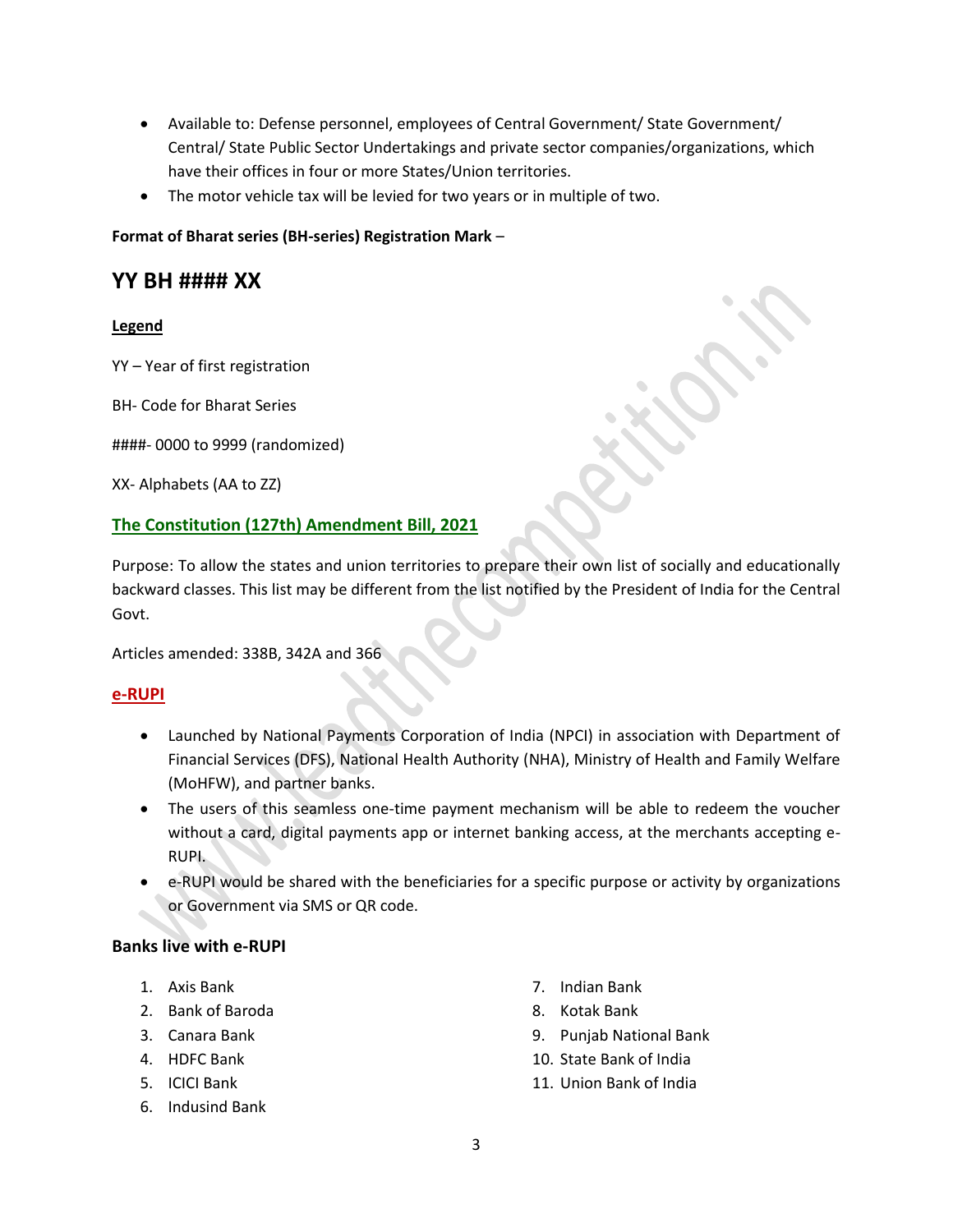# **Important Days of August**

| International Day of the World's Indigenous Peoples: 09 August 2021                                |
|----------------------------------------------------------------------------------------------------|
| Designated by: United Nations General Assembly                                                     |
| First observed: 1995                                                                               |
| Theme: Leaving no one behind - Indigenous peoples and the call for a new social contract           |
| International Youth Day: 12 August 2021                                                            |
| Designated by: United Nations General Assembly                                                     |
| First observed: 2000                                                                               |
| Theme: Transforming food systems Youth innovation for human and planetary health                   |
| World Elephant Day: 12 August 2021                                                                 |
| Designated by: Patricia Sims and Elephant Reintroduction Programme of Thailand                     |
| First observed: 2012                                                                               |
| World Humanitarian Day: 19 August 2021                                                             |
| Designated by: United Nations General Assembly                                                     |
| First observed: 2009                                                                               |
| Theme: #TheHumanRace: A global challenge for climate action in solidarity with the people who need |
| it most                                                                                            |
| International Day of Remembrance of and Tribute to the Victims of Terrorism: 21 August 2021        |
| Designated by: United Nations General Assembly                                                     |
| First observed: 2018                                                                               |
| <b>Theme: Connections</b>                                                                          |
| <b>International Day against Nuclear Tests: 29 August 2021</b>                                     |
| Designated by: United Nations General Assembly                                                     |
| First observed: 2010                                                                               |
| International Day of Victims of Enforced Disappearances: 30 August 2021                            |
| Designated by: United Nations General Assembly                                                     |
| First observed: 2011                                                                               |
|                                                                                                    |

# **National Mission on Edible Oils – Oil Palm (NMEO-OP)**

A new Centrally Sponsored Scheme with a special focus on the North east region and the Andaman and Nicobar Islands.

# **Important Points**

- Financial outlay of Rs.11,040 crore has been made for the scheme, out of which Rs.8,844 crore is the Government of India share and Rs.2,196 crore is State share
- It is proposed to cover an additional area of 6.5 lakh hectare (ha.) for oil palm till the year 2025- 26 and thereby reaching the target of 10 lakh hectares ultimately.
- At present only 3.70 lakh hectares is under Oil Palm cultivation.
- The production of Crude Palm Oil (CPO) is expected to go upto 11.20 lakh tonnes by 2025-26 and upto 28 lakh tonnes by 2029-30.
- Oil palm produces 10 to 46 times more oil per hectare compared to other oilseed crops and has yield of around 4 tons oil per ha.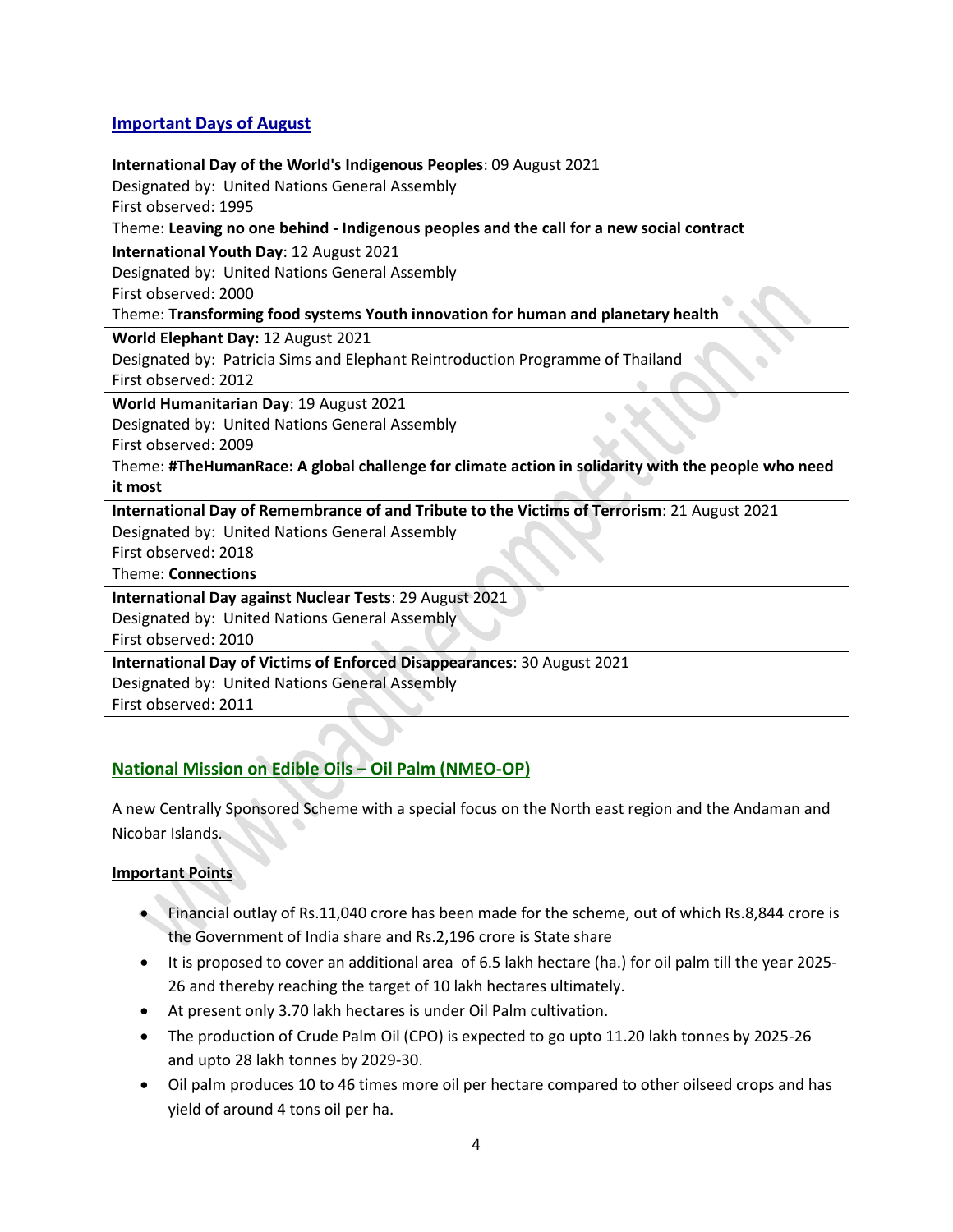Government of India will give a price assurance to the oil palm farmers for the FFBs. This will be known as the Viability Price (VP).

# **Fortune 2021 Global 500 Companies**

| #   | Company                  | #    | Company                |
|-----|--------------------------|------|------------------------|
| 1.  | Walmart                  | 155. | Reliance Industries    |
| 2.  | <b>State Grid</b>        | 205. | State Bank of India    |
| 3.  | Amazon                   | 212. | Indian Oil Corporation |
| 4.  | China National Petroleum | 243. | ONGC                   |
| -5. | Sinopec Group            | 348. | Rajesh Exports         |

# **Tokyo Olympics 2020**

#### **Medals tally**

Held from **23.07.2021** to **08.08.2021**

Declared open by : Japanese **Emperor Naruhito**

Olympic cauldron was lit by: **Naomi Osaka**

#### Motto: **United by Emotion**

Mascot: **Miraitowa**, a fictional character named after the Japanese words for "future" (mirai) and "eternity" (towa)

| #   | Country              | Gold | Silver | <b>Bronze</b> | <b>Total</b> |
|-----|----------------------|------|--------|---------------|--------------|
| -1. | <b>USA</b>           | 39   | 41     | 33            | 113          |
| 2.  | China                | 38   | 32     | 18            | 88           |
| 3.  | Japan                |      | 14     | 17            | 58           |
| 4.  | <b>Great Britain</b> | 22   | 21     | 22            | 65           |
| 5.  | ROC <sup>*</sup>     | 20   | 28     | 23            | 71           |
| 48. | India                |      |        |               |              |

Indian flag bearers at the Opening ceremony: **Mary Kom** and **Manpreet Singh**

\*ROC Russian Olympic Committee

#### **Indian Medal Winners**

| #  | <b>Athlete</b>   | <b>Medal</b>  | Event                            |
|----|------------------|---------------|----------------------------------|
|    | Neeraj Chopra    | Gold          | Javelin throw                    |
|    | Mirabai Chanu    | Silver        | Weightlifting (49 kg)            |
| 3. | Ravikumar Dahiya | Silver        | Wrestling (57 kg)                |
| 4. | PV Sindhu        | <b>Bronze</b> | <b>Badminton Womens' Singles</b> |